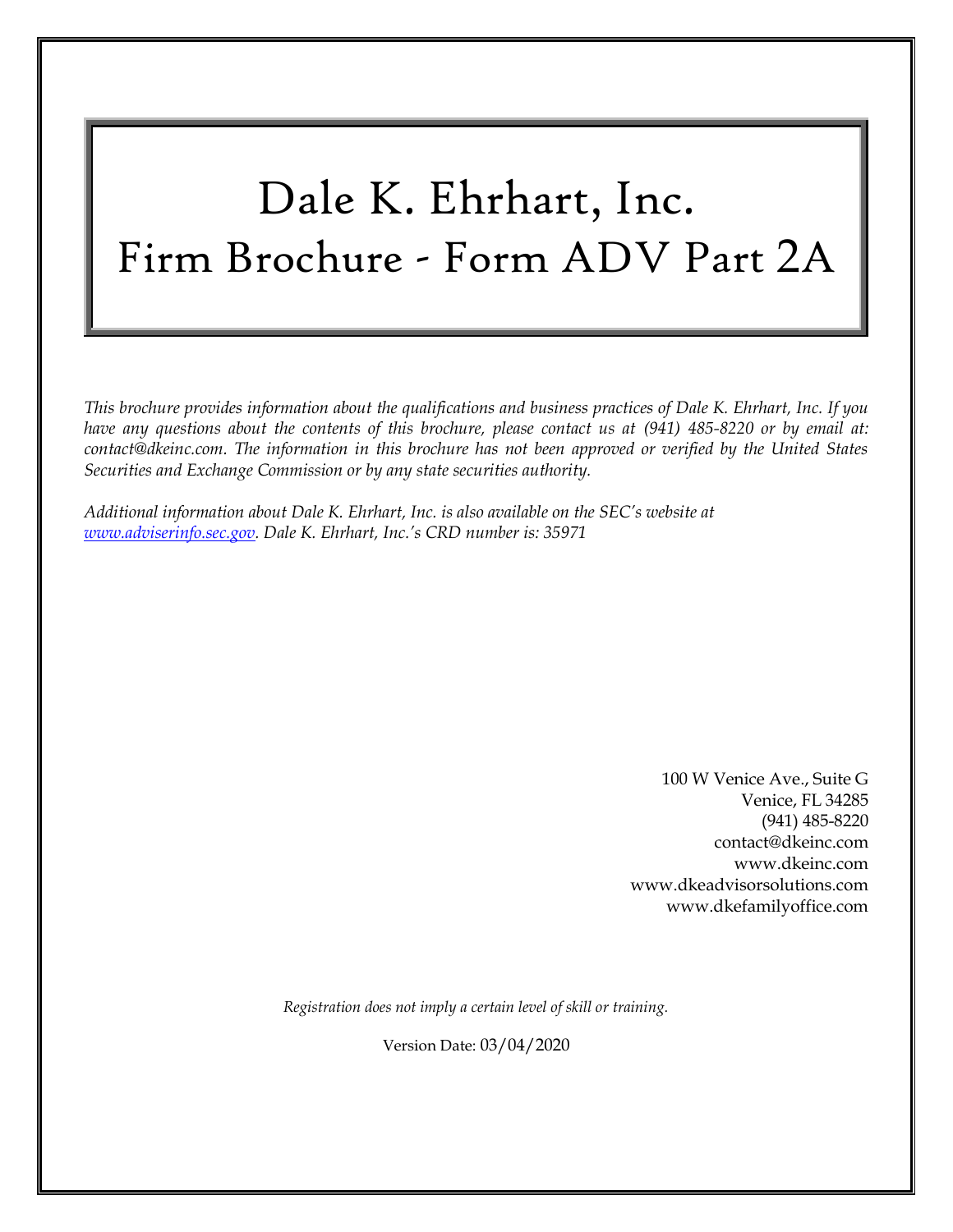# **Item 2: Material Changes**

<span id="page-1-0"></span>There are no material changes in this brochure from the last annual updating amendment of Dale K. Ehrhart, Inc. on 03/13/2019. Material changes relate to Dale K. Ehrhart, Inc.'s policies, practices or conflicts of interests only.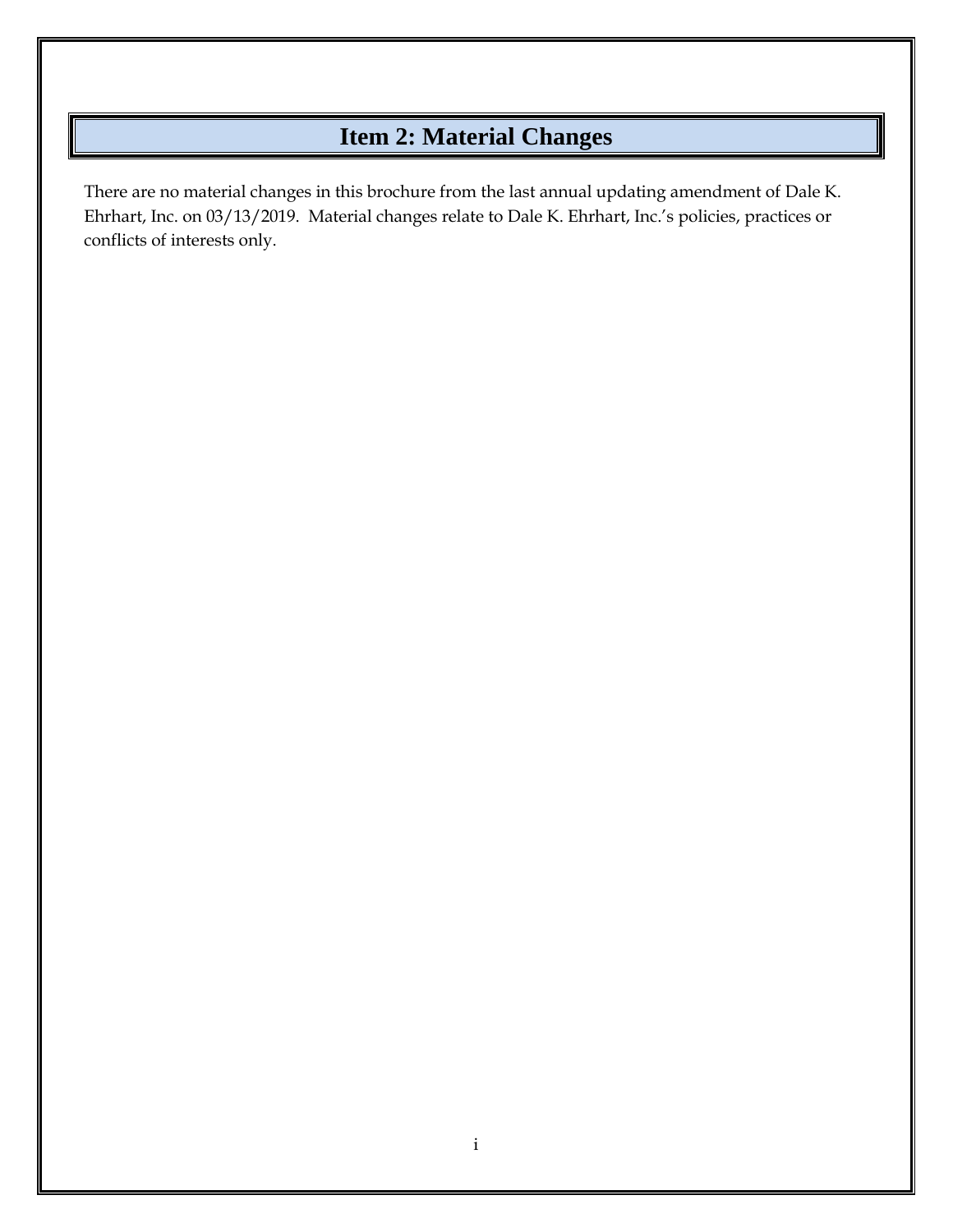# **Item 3: Table of Contents**

<span id="page-2-0"></span>║

| Item 1: Cover Page |  |
|--------------------|--|
|                    |  |
|                    |  |
|                    |  |
|                    |  |
|                    |  |
|                    |  |
|                    |  |
|                    |  |
|                    |  |
|                    |  |
|                    |  |
|                    |  |
|                    |  |
|                    |  |
|                    |  |
|                    |  |
|                    |  |
|                    |  |
|                    |  |
|                    |  |
|                    |  |
|                    |  |
|                    |  |
|                    |  |
|                    |  |
| А.                 |  |
|                    |  |
|                    |  |
|                    |  |
| <b>B.</b>          |  |
|                    |  |
|                    |  |
|                    |  |
| C.                 |  |
|                    |  |
| А.                 |  |
|                    |  |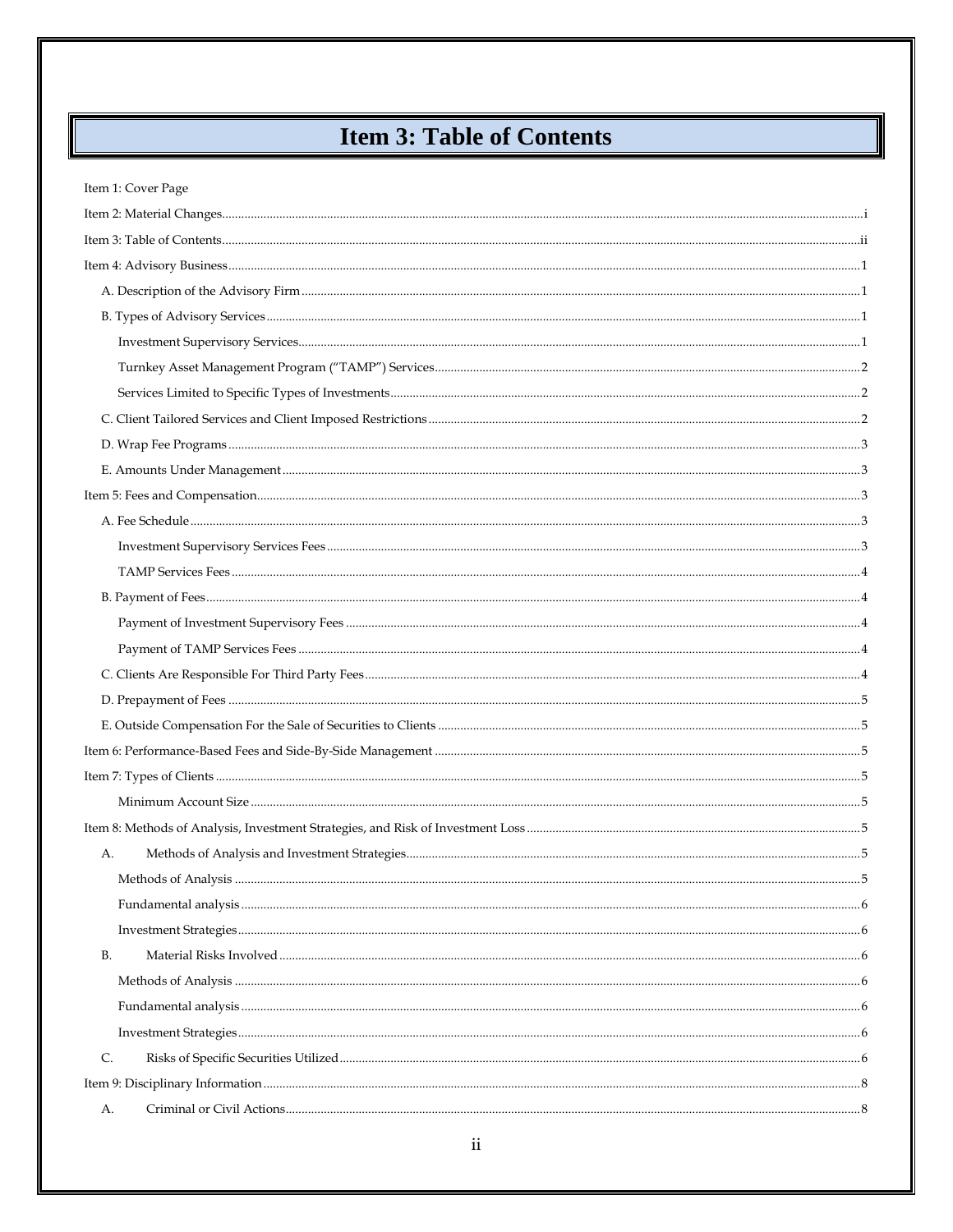| В.             |                                                                                                                      |  |  |  |  |
|----------------|----------------------------------------------------------------------------------------------------------------------|--|--|--|--|
| C.             |                                                                                                                      |  |  |  |  |
|                |                                                                                                                      |  |  |  |  |
| А.             |                                                                                                                      |  |  |  |  |
| <b>B.</b>      |                                                                                                                      |  |  |  |  |
| C.             |                                                                                                                      |  |  |  |  |
| D.             |                                                                                                                      |  |  |  |  |
|                |                                                                                                                      |  |  |  |  |
| А.             |                                                                                                                      |  |  |  |  |
| В.             |                                                                                                                      |  |  |  |  |
| C.             |                                                                                                                      |  |  |  |  |
| D.             |                                                                                                                      |  |  |  |  |
|                |                                                                                                                      |  |  |  |  |
| А.             |                                                                                                                      |  |  |  |  |
| 1.             |                                                                                                                      |  |  |  |  |
| 2.             |                                                                                                                      |  |  |  |  |
| 3.             |                                                                                                                      |  |  |  |  |
| <b>B.</b>      |                                                                                                                      |  |  |  |  |
|                |                                                                                                                      |  |  |  |  |
| А.             |                                                                                                                      |  |  |  |  |
| В.             |                                                                                                                      |  |  |  |  |
| $\mathsf{C}$ . |                                                                                                                      |  |  |  |  |
|                |                                                                                                                      |  |  |  |  |
| А.             | Economic Benefits Provided by Third Parties for Advice Rendered to Clients (Includes Sales Awards or Other Prizes)11 |  |  |  |  |
| <b>B.</b>      |                                                                                                                      |  |  |  |  |
|                |                                                                                                                      |  |  |  |  |
|                |                                                                                                                      |  |  |  |  |
|                |                                                                                                                      |  |  |  |  |
|                |                                                                                                                      |  |  |  |  |
| A.             |                                                                                                                      |  |  |  |  |
| <b>B.</b>      |                                                                                                                      |  |  |  |  |
| C.             |                                                                                                                      |  |  |  |  |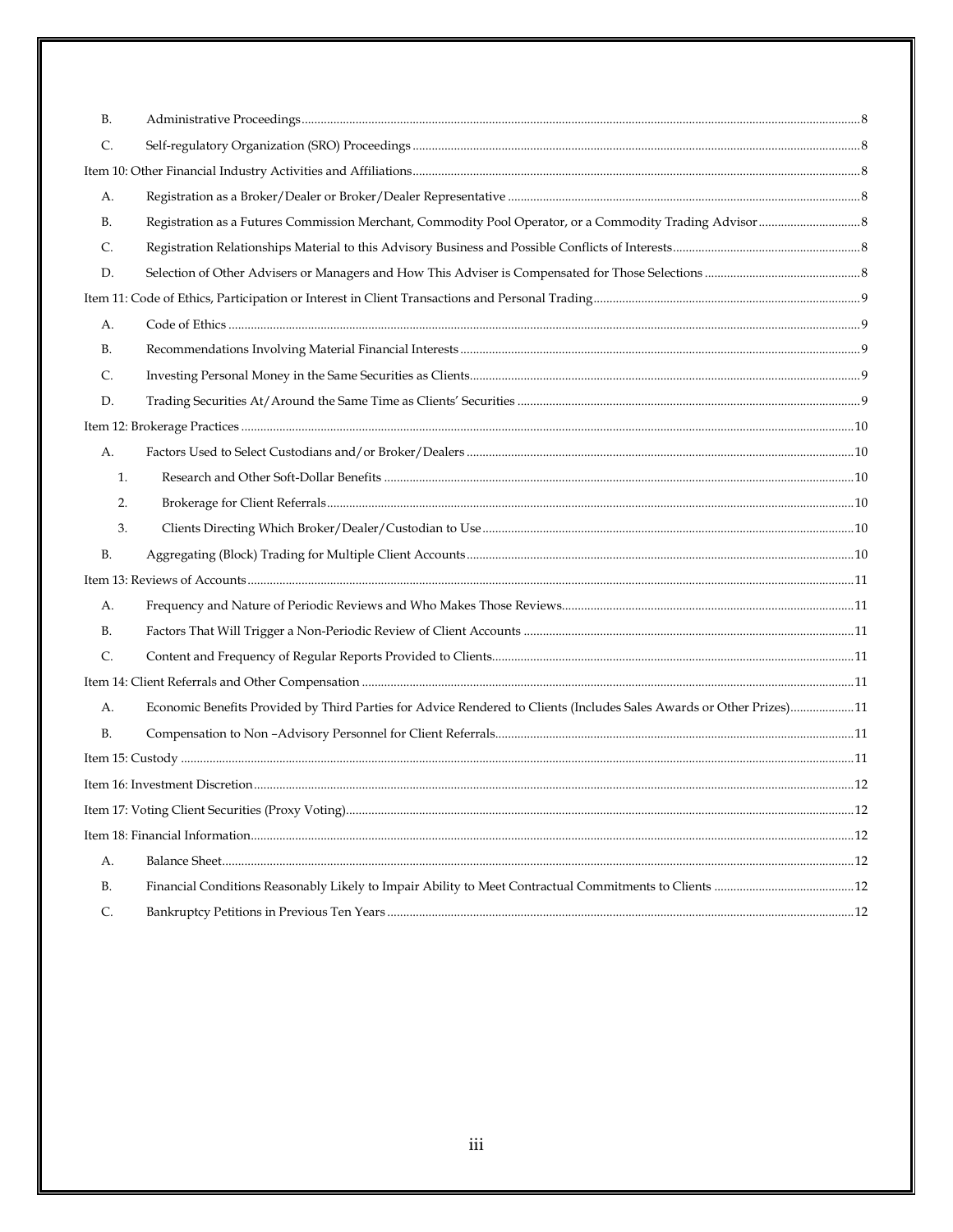### **Item 4: Advisory Business**

#### <span id="page-4-1"></span><span id="page-4-0"></span>**A. Description of the Advisory Firm**

Dale K. Ehrhart, Inc. is a Corporation organized in the state of Delaware. The firm was approved with the SEC on February 17, 1978, and the principal owner is Michael Thomas Hartley.

### <span id="page-4-2"></span>**B. Types of Advisory Services**

Dale K. Ehrhart, Inc. (hereinafter "DKE") offers the following services to advisory clients:

DKE is comprised of three divisions. (I) The Family Office division provides services including but not limited to investment advice to high net worth families with a minimum account size of \$50 million. (II) The TAMP division provides back office and investment management services to independent RIAs. Services include all non-client facing activities associated with the preparation of Investment Proposals and ongoing management of client accounts. (III) The Private Client division services direct clients of DKE.

#### <span id="page-4-3"></span>*Investment Supervisory Services*

DKE offers ongoing portfolio management services based on the individual goals, objectives, time horizon, and risk tolerance of each client. DKE creates an Investment Policy Statement for each client, which outlines the client's current situation (income, tax levels, and risk tolerance levels) and then constructs a plan to aid in the selection of a portfolio that matches each client's specific situation. Investment Supervisory Services include, but are not limited to, the following:

- Investment strategy Personal investment policy
- 
- Asset allocation Asset selection
- Risk tolerance Regular portfolio monitoring

DKE evaluates the current investments of each client with respect to their risk tolerance levels and time horizon. DKE will request discretionary authority from clients in order to select securities and execute transactions without permission from the client prior to each transaction.Most accounts serviced directly or indirectly by DKE are discretionary in nature; however, DKE does accept non-discretionary accounts on a case by case basis. Risk tolerance levels are documented in the Investment Policy Statement, which is given to each client.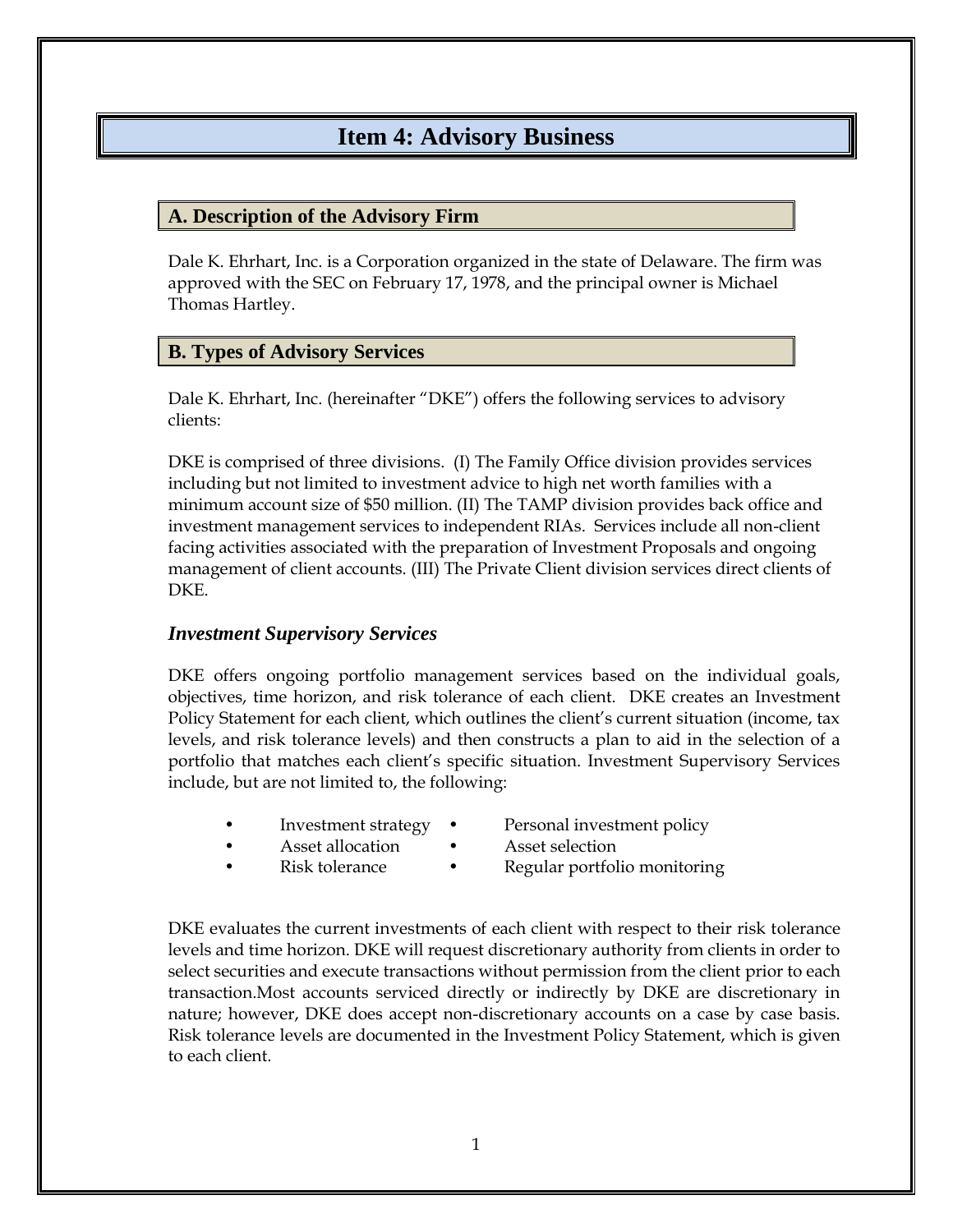### <span id="page-5-0"></span>*Turnkey Asset Management Program ("TAMP") Services*

DKE makes available advisory services and programs of third party investment advisors. As a TAMP, DKE provides back office and investment management services to independent RIAs. DKE's TAMP clients split investment management fees with DKE, which is disclosed in each firm's investment management agreement. More specifically, the independent registered investment adviser that directs its clients to DKE's TAMP services will explain the elements of the DKE's strategies, the applicable fees and will perform all screening, suitability and compliance processes applicable to such transactions. The adviser also obtains the necessary financial data from the client, assists the client in determining the suitability of the program, assists the client in setting an appropriate investment objective and assists the client in opening an account with the TAMP.

DKE also provides model strategy portfolios and other third-party investment platforms for advisors using its TAMP services. These model portfolios may be used by other advisers in managing their clients' assets. Depending on the type of program, the IAR may assist the client to select a model portfolio of securities designed by the TAMP. It is the third-party investment advisor (and not DKE) that retains client authority to purchase and sell securities on a discretionary or non-discretionary basis pursuant to investment objective chosen by the client. DKE will not have investment discretion over assets of the third-party investment adviser's clients except as directed by the third-party investment advisor.

### <span id="page-5-1"></span>*Services Limited to Specific Types of Investments*

DKE generally limits its money management to mutual funds, equities, bonds, fixed income, and ETFs. DKE may use other securities as well to help diversify a portfolio when applicable.

### <span id="page-5-2"></span>**C. Client Tailored Services and Client Imposed Restrictions**

DKE offers the same suite of services to all of its clients. However, specific client financial plans and their implementation are dependent upon the client Investment Policy Statement which outlines each client's current situation (income, tax levels, and risk tolerance levels) and is used to construct a client specific plan to aid in the selection of a portfolio that matches restrictions, needs, and targets.

Clients may impose restrictions in investing in certain securities or types of securities in accordance with their values or beliefs. However, if the restrictions prevent DKE from properly servicing the client account, or if the restrictions would require DKE to deviate from its standard suite of services, DKE reserves the right to end the relationship.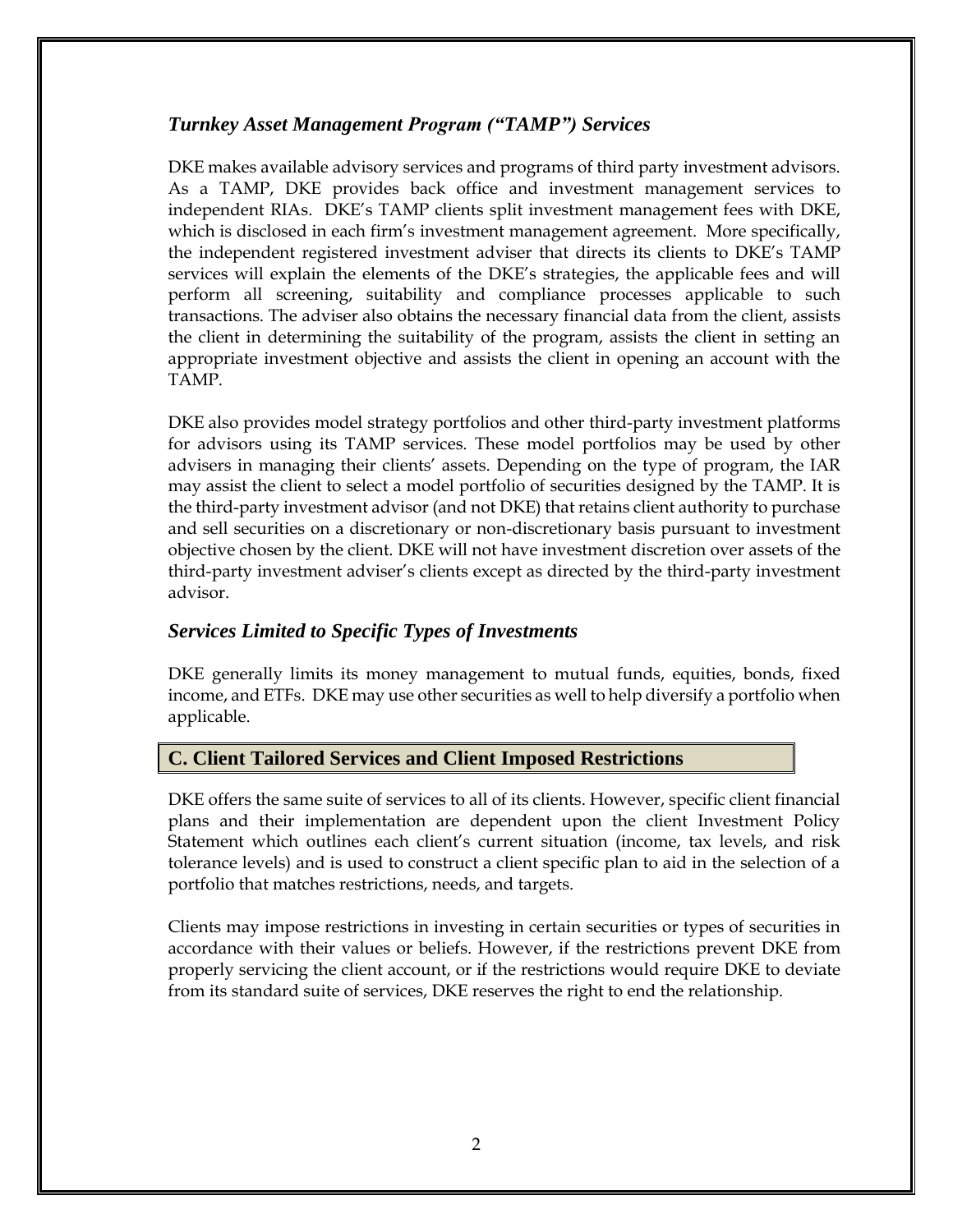### <span id="page-6-0"></span>**D. Wrap Fee Programs**

A wrap fee program is an investment program where the investor pays one stated fee that includes management fees, transaction costs, fund expenses, and any other administrative fees. DKE does not participate in any wrap fee programs.

#### <span id="page-6-1"></span>**E. Amounts Under Management**

DKE has the following assets under management:

| Discretionary Amounts: Non-discretionary Amounts: |                  | Date Calculated: |
|---------------------------------------------------|------------------|------------------|
| \$506,243,613.00                                  | \$123,924,889.00 | December 2019    |

### **Item 5: Fees and Compensation**

#### <span id="page-6-3"></span><span id="page-6-2"></span>**A. Fee Schedule**

### <span id="page-6-4"></span>*Investment Supervisory Services Fees*

| <b>Total Assets Under Management</b> | <b>Annual Fee</b> |
|--------------------------------------|-------------------|
| First \$1,000,000                    | 1.00%             |
| $$1,000,001 - $3,000,000$            | 0.85%             |
| $$3,000,001 - $5,000,000$            | 0.75%             |
| \$5,000,001 - \$10,000,000           | $0.60\%$          |
| Over \$10,000,000                    | $0.50\%$          |

These fees are negotiable depending upon the needs of the client and complexity of the situation, and the final fee schedule is attached as Exhibit II of the Investment Advisory Contract. Fees are paid quarterly in advance, and clients may terminate their contracts with thirty days' written notice.

Refunds are given on a prorated basis, based on the number of days remaining in a quarter at the point of termination. Fees that are collected in advance will be refunded based on the prorated amount of work completed up to the day of termination within the quarter terminated. The fee refunded will be the balance of the fees collected in advance minus the daily rate\* times the number of days in the quarter up to and including the day of termination. (\*The daily rate is calculated by dividing the quarterly AUM fee by the number of days in the termination quarter). Clients may terminate their contracts without penalty, for full refund, within 5 business days of signing the advisory contract.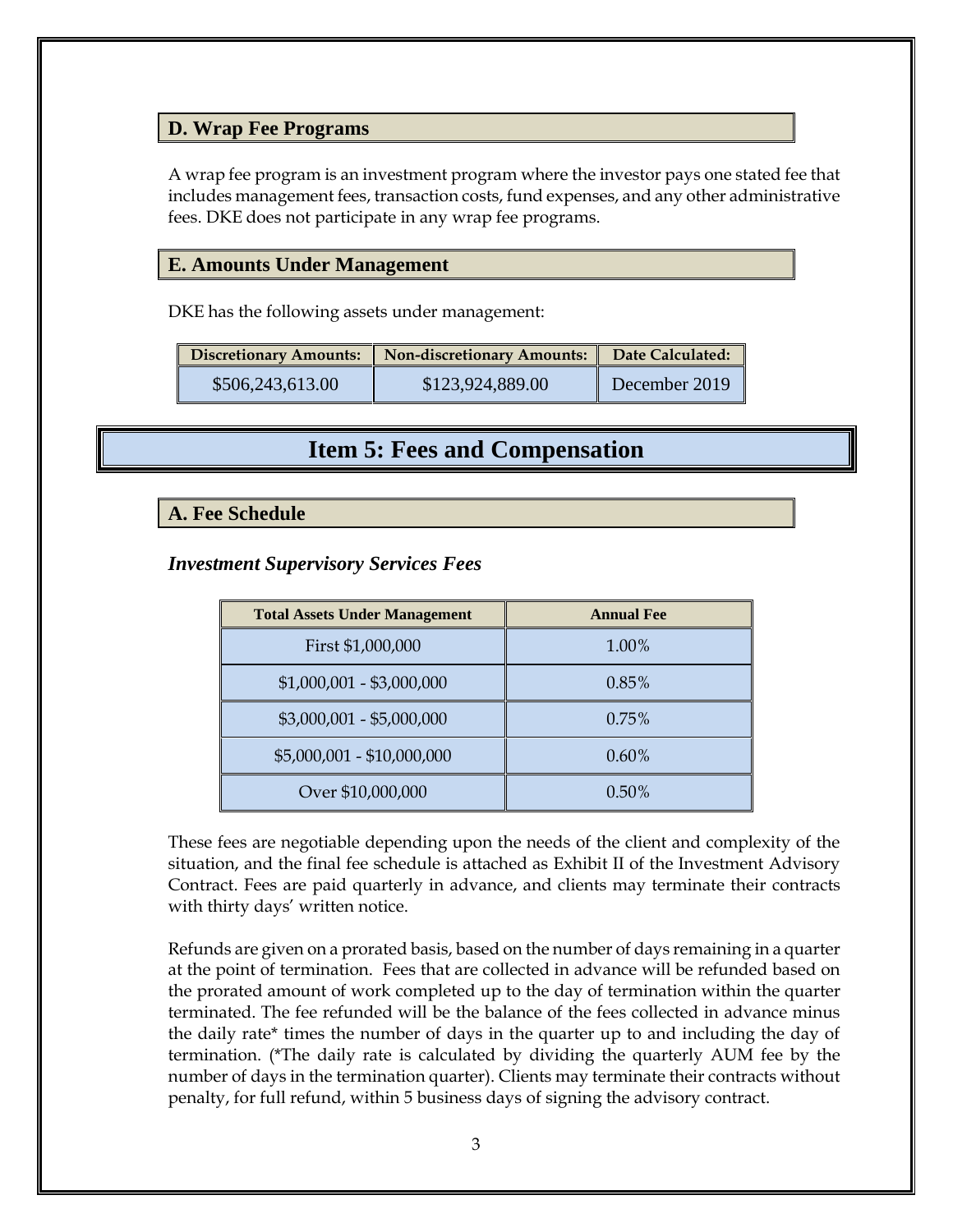Advisory fees are withdrawn directly from the client's accounts with client written authorization. Clients may also opt to pay fees by check if desired. DKE will prepare an invoice to clients who wish to pay fees via check.

### <span id="page-7-0"></span>*TAMP Services Fees*

When an adviser enrolls a client in a DKE model on a model strategy portfolio or other third party investment platform, the adviser will not pay model provider fees, platform fees or any other fees to DKE. In addition to investment management fees, clients may be assessed custodial, transaction and/or administration fees. DKE does not share these custodial based fees with the custodian. DKE reserves the right to negotiate the percentage of investment management fees retained by DKE with a client's adviser based on the adviser's total client assets enrolled in DKE models on its platforms. Custodian fees vary by platform. DKE's TAMP investment adviser clients split only investment management fees with DKE, the manner and percentage of which is disclosed in each firm's investment management agreement.

### <span id="page-7-1"></span>**B. Payment of Fees**

### <span id="page-7-2"></span>*Payment of Investment Supervisory Fees*

Advisory fees are withdrawn directly from the client's accounts with client written authorization. Fees are paid quarterly in advance. Advisory fees may also be invoiced and billed directly to the client quarterly in advance. Clients may select the method in which they are billed.

### <span id="page-7-3"></span>*Payment of TAMP Services Fees*

The adviser enrolling its client in a DKE model or platform will pay DKE's fees. DKE's TAMP investment adviser clients split investment management fees with DKE.DKE's model provision fees and investment management fee split are negotiable, and program fees vary by platform. The method of payment is documented by written agreement between DKE and the TAMP investment adviser client.

### <span id="page-7-4"></span>**C. Clients Are Responsible For Third Party Fees**

Clients are responsible for the payment of all third party fees (i.e. custodian fees, brokerage fees, mutual fund fees, transaction fees, etc.). Those fees are separate and distinct from the fees and expenses charged by DKE. Please see Item 12 of this brochure regarding broker/custodian.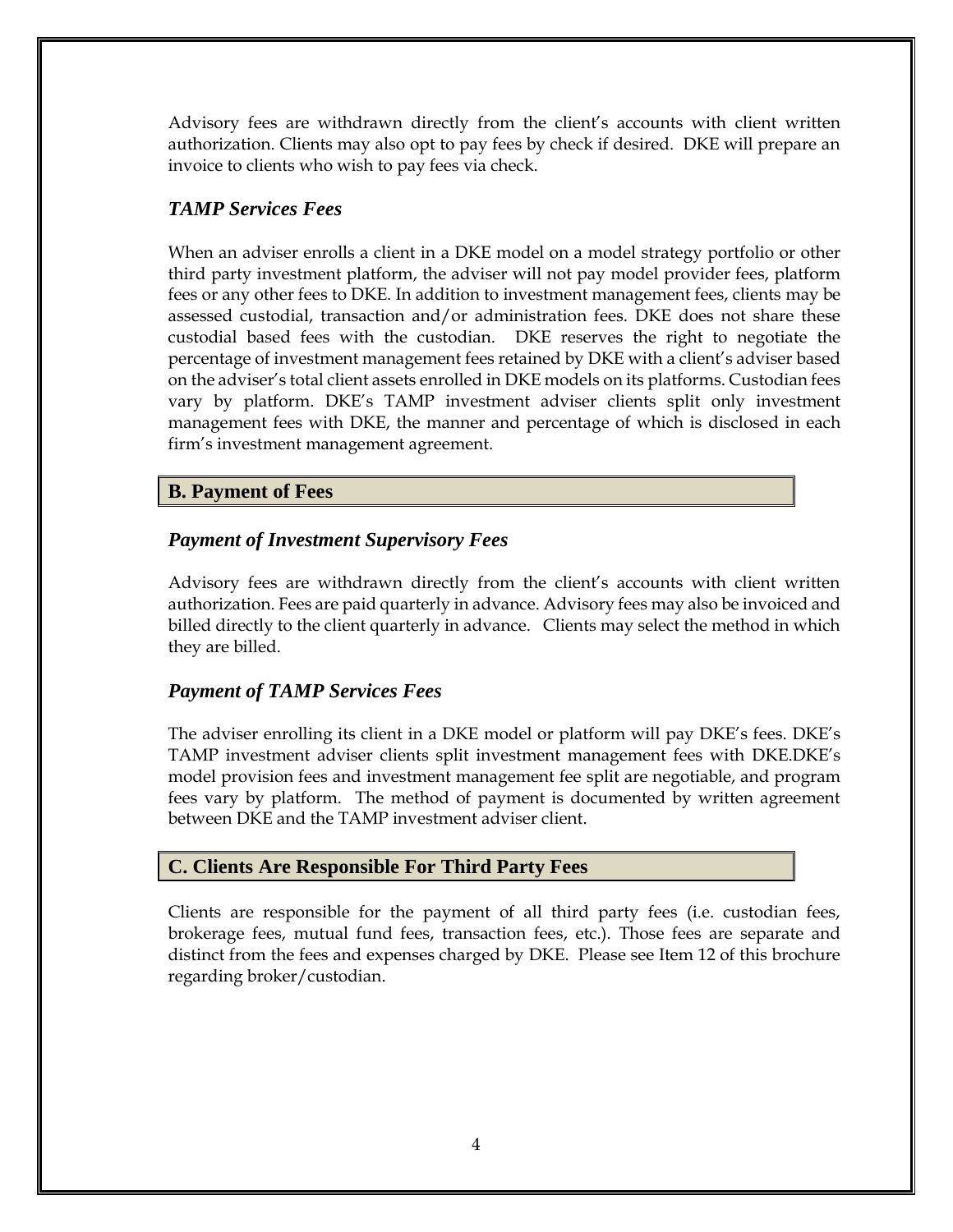### <span id="page-8-0"></span>**D. Prepayment of Fees**

DKE collects fees in advance. Fees that are collected in advance will be refunded based on the prorated amount of work completed at the point of termination and the total days during the billing period. Fees will be deposited back into client's account within fourteen days.

The fee refunded will be the balance of the fees collected in advance minus the daily rate\* times the number of days in the quarter up to and including the day of termination. (\*The daily rate is calculated by dividing the quarterly AUM fee by the number of days in the termination quarter).

### <span id="page-8-1"></span>**E. Outside Compensation For the Sale of Securities to Clients**

Neither DKE nor its supervised persons accept any compensation for the sale of securities or other investment products, including asset-based sales charges or services fees from the sale of mutual funds.

### <span id="page-8-2"></span>**Item 6: Performance-Based Fees and Side-By-Side Management**

<span id="page-8-3"></span>DKE does not accept performance-based fees or other fees based on a share of capital gains on or capital appreciation of the assets of a client.

# **Item 7: Types of Clients**

DKE generally provides management supervisory services to the following types of clients:

- ❖ Individuals
- ❖ High-Net-Worth Individuals
- ❖ Corporations or Business Entities
- ❖ Other Investment Advisers

### <span id="page-8-4"></span>*Minimum Account Size*

DKE reserves the right to refuse an account as too small on a case by case basis.

# <span id="page-8-5"></span>**Item 8: Methods of Analysis, Investment Strategies, and Risk of Investment Loss**

<span id="page-8-6"></span>**A. Methods of Analysis and Investment Strategies**

<span id="page-8-7"></span>*Methods of Analysis*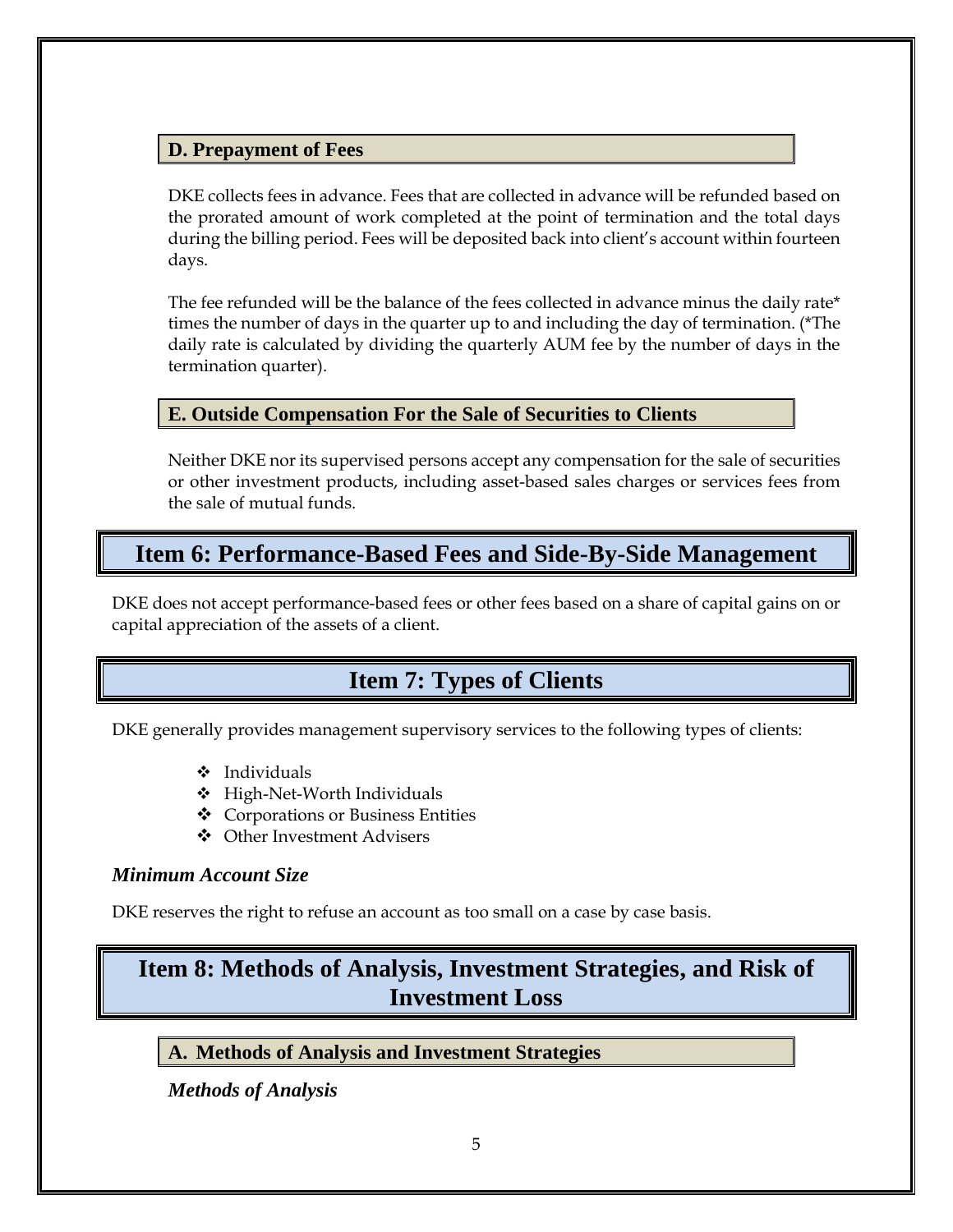DKE's methods of analysis include fundamental analysis.

<span id="page-9-0"></span>**Fundamental analysis** involves the analysis of financial statements, the general financial health of companies, and/or the analysis of management or competitive advantages.

DKE's mutual fund and diversified portfolio investment philosophy is grounded in Modern Portfolio Theory and the Efficient Market Hypothesis. We do not employ security specific or macro-economic research or data in designing our diversified mutual fund investment strategies. Our Covered Call Writing program employs fundamental research techniques and concentrates on issues in the S&P 500 as candidates for discretionary purchases.

#### <span id="page-9-1"></span>*Investment Strategies*

DKE uses long term trading, short term trading, margin transactions, and options writing (including covered options, uncovered options, or spreading strategies).

**Investing in securities involves a risk of loss that you, as a client, should be prepared to bear.**

### <span id="page-9-2"></span>**B. Material Risks Involved**

### <span id="page-9-3"></span>*Methods of Analysis*

<span id="page-9-4"></span>**Fundamental analysis** concentrates on factors that determine a company's value and expected future earnings. This strategy would normally encourage equity purchases in stocks that are undervalued or priced below their perceived value. The risk assumed is that the market will fail to reach expectations of perceived value.

### <span id="page-9-5"></span>*Investment Strategies*

Long term trading is designed to capture market rates of both return and risk. Frequent trading, when done, can affect investment performance, particularly through increased brokerage and other transaction costs and taxes.

Short term trading, margin transactions, and options writing generally hold greater risk and clients should be aware that there is a material risk of loss using any of those strategies.

**Investing in securities involves a risk of loss that you, as a client, should be prepared to bear.**

### <span id="page-9-6"></span>**C. Risks of Specific Securities Utilized**

DKE generally seeks investment strategies that do not involve significant or unusual risk beyond that of the general domestic and/or international equity markets. However, it will utilize margin transactions, and options writing. Short sales, margin transactions, and options writing may hold greater risk of capital loss and clients should be aware that there is a material risk of loss using any of those strategies. Covered call writing is perceived to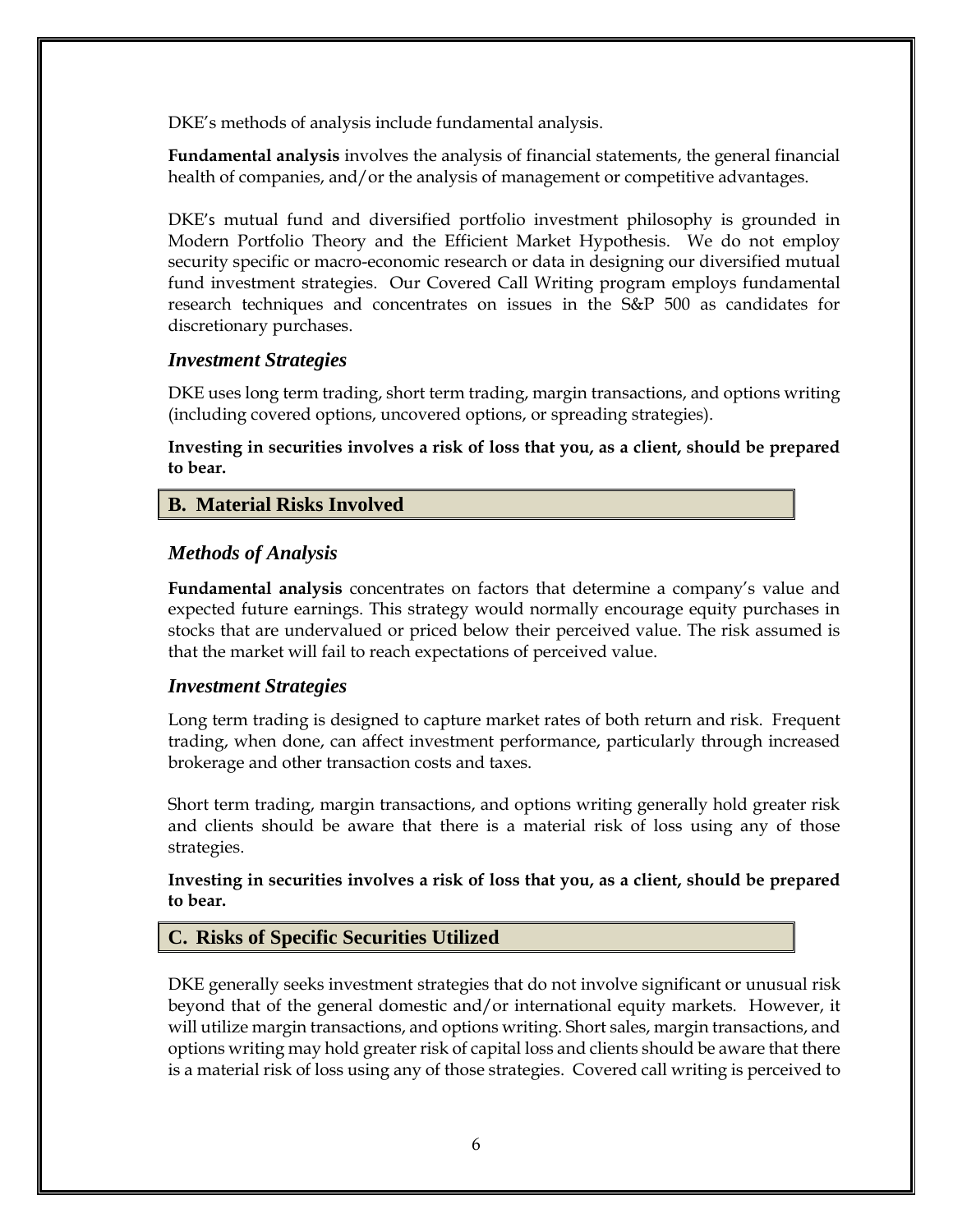be less risky than simply owning a security as it may limit upside appreciation potential and provides downside protection (to the limit of the value of premiums received).

**Mutual Funds**: Investing in mutual funds carries the risk of capital loss. Mutual funds are not guaranteed or insured by the FDIC or any other government agency. You can lose money investing in mutual funds. All mutual funds have costs that lower investment returns. They can be of bond "fixed income" nature (lower risk) or stock "equity" nature (mentioned above).

**Equity** investment generally refers to buying shares of stocks by an individual or firms in return for receiving a future payment of dividends and capital gains if the value of the stock increases. There is an innate risk involved when purchasing a stock that it may decrease in value and the investment may incur a loss.

**Treasury Inflation Protected/Inflation Linked Bonds:** The Risk of default on these bonds is dependent upon the U.S. Treasury defaulting (extremely unlikely); however, they carry a potential risk of losing share price value, albeit rather minimal. Bonds carry risk of principal loss due to market conditions prior to maturity. The risk of loss holding to maturity is minimal but the market risk during the life of the bond may be substantial and is dependent on market interest rate levels

**Fixed Income** is an investment that guarantees fixed periodic payments in the future that may involve economic risks such as inflationary risk, interest rate risk, default risk, repayment of principal risk, etc.

**Stocks & Exchange Traded Funds (ETF)**: Investing in stocks & ETF's carries the risk of capital loss (sometimes up to a 100% loss in the case of a stock holding bankruptcy). Investments in these securities are not guaranteed or insured by the FDIC or any other government agency.

**Precious Metal ETFs** (Gold, Silver, Palladium Bullion backed "electronic shares" not physical metal). Investing in precious metal ETFs carries the risk of capital loss.

**Long term trading** is designed to capture market rates of both return and risk. Due to its nature, the long-term investment strategy can expose clients to various other types of risk that will typically surface at various intervals during the time the client owns the investments. These risks include but are not limited to inflation (purchasing power) risk, interest rate risk, economic risk, market risk, and political/regulatory risk. **Short term trading** risks include liquidity, economic stability and inflation.

**Margin transactions** use leverage that is borrowed from a brokerage firm as collateral.

**Options writing** involve a contract to purchase or sell a security at a given price, not necessarily at market value, depending on the market.

**Past performance is not a guarantee of future returns. Investing in securities involves a risk of loss that you, as a client, should be prepared to bear.**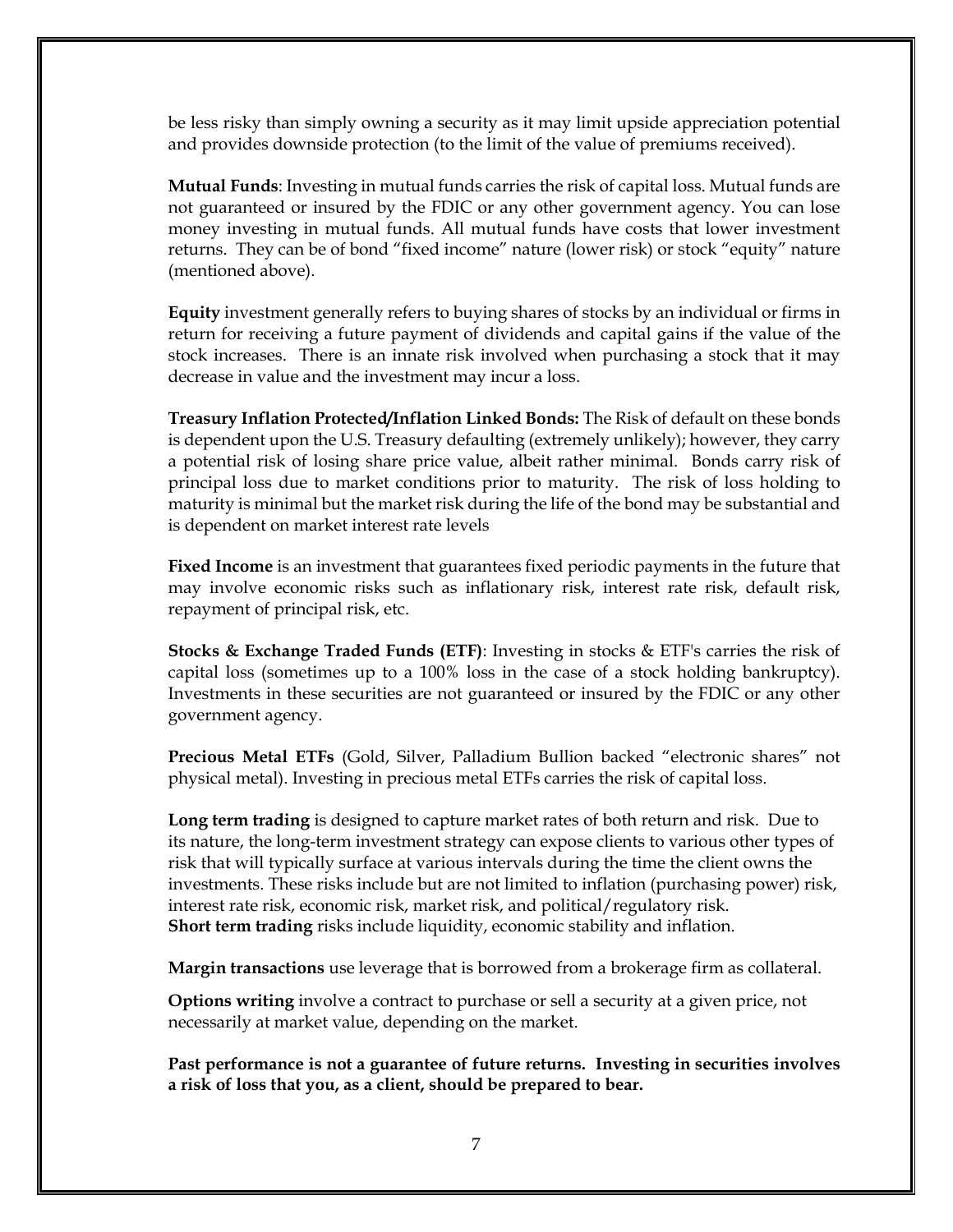# **Item 9: Disciplinary Information**

### <span id="page-11-1"></span><span id="page-11-0"></span>**A. Criminal or Civil Actions**

There are no criminal or civil actions to report.

### <span id="page-11-2"></span>**B. Administrative Proceedings**

There are no administrative proceedings to report.

### <span id="page-11-3"></span>**C. Self-regulatory Organization (SRO) Proceedings**

There are no self-regulatory organization proceedings to report.

# <span id="page-11-4"></span>**Item 10: Other Financial Industry Activities and Affiliations**

### <span id="page-11-5"></span>**A. Registration as a Broker/Dealer or Broker/Dealer Representative**

Neither DKE nor its representatives are registered as or have pending applications to become a broker/dealer or as representatives of a broker/dealer.

### <span id="page-11-6"></span>**B. Registration as a Futures Commission Merchant, Commodity Pool Operator, or a Commodity Trading Advisor**

Neither DKE nor its representatives are registered as or have pending applications to become a Futures Commission Merchant, Commodity Pool Operator, or a Commodity Trading Advisor.

### <span id="page-11-7"></span>**C. Registration Relationships Material to this Advisory Business and Possible Conflicts of Interests**

Michael Thomas Hartley is associated with the Venice Company, a real estate management partnership. From time to time, he may offer clients advice or products from these activities and clients should be aware that these services may involve a conflict of interest. Dale K. Ehrhart, Inc. always acts in the best interest of the client and clients always have the right to decide whether or not to utilize the services of any representative of Dale K. Ehrhart, Inc. in such individual's outside capacities.

### <span id="page-11-8"></span>**D. Selection of Other Advisers or Managers and How This Adviser is Compensated for Those Selections**

DKE does not utilize nor select other advisers or third party managers. All assets are managed by DKE management.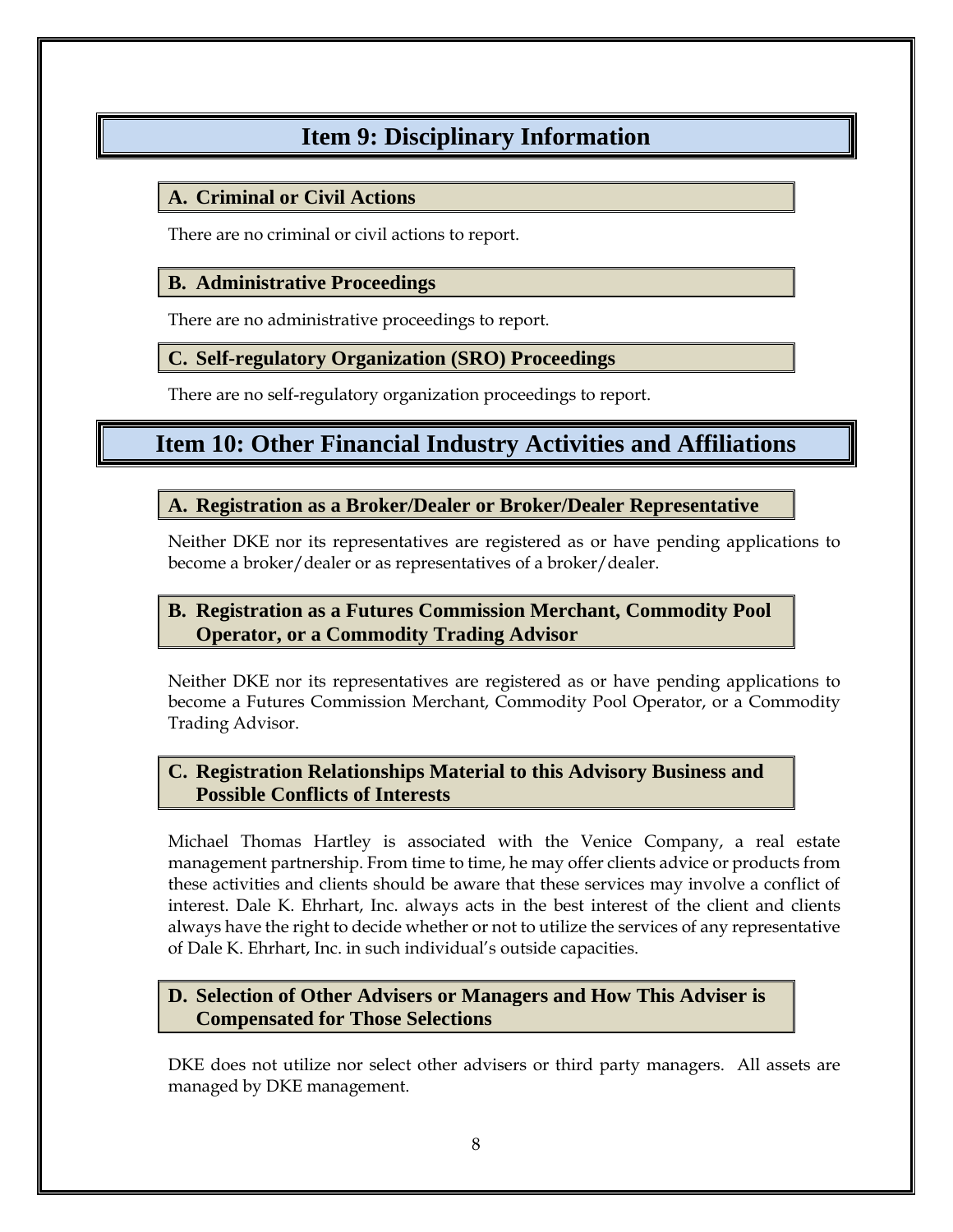# <span id="page-12-0"></span>**Item 11: Code of Ethics, Participation or Interest in Client Transactions and Personal Trading**

### <span id="page-12-1"></span>**A. Code of Ethics**

We have a written Code of Ethics that covers the following areas: Prohibited Purchases and Sales, Insider Trading, Personal Securities Transactions, Exempted Transactions, Prohibited Activities, Conflicts of Interest, Gifts and Entertainment, Confidentiality, Service on a Board of Directors, Compliance Procedures, Compliance with Laws and Regulations, Procedures and Reporting, Certification of Compliance, Reporting Violations, Compliance Officer Duties, Training and Education, Recordkeeping, Annual Review, and Sanctions. Our Code of Ethics is available free upon request to any client or prospective client.

#### <span id="page-12-2"></span>**B. Recommendations Involving Material Financial Interests**

DKE does not recommend that clients buy or sell any security in which a related person to DKE or DKE has a material financial interest.

#### <span id="page-12-3"></span>**C. Investing Personal Money in the Same Securities as Clients**

From time to time, representatives of DKE may buy or sell securities for themselves that they also recommend to clients. This may provide an opportunity for representatives of DKE to buy or sell the same securities before or after recommending the same securities to clients resulting in representatives profiting off the recommendations they provide to clients. Such transactions may create a conflict of interest. DKE will always document any transactions that could be construed as conflicts of interest and will always transact client business before their own when similar securities are being bought or sold.

### <span id="page-12-4"></span>**D. Trading Securities At/Around the Same Time as Clients' Securities**

From time to time, representatives of DKE may buy or sell securities for themselves at or around the same time as clients. This may provide an opportunity for representatives of DKE to buy or sell securities before or after recommending securities to clients resulting in representatives profiting off the recommendations they provide to clients. Such transactions may create a conflict of interest. DKE will always transact client's transactions before its own when similar securities are being bought or sold.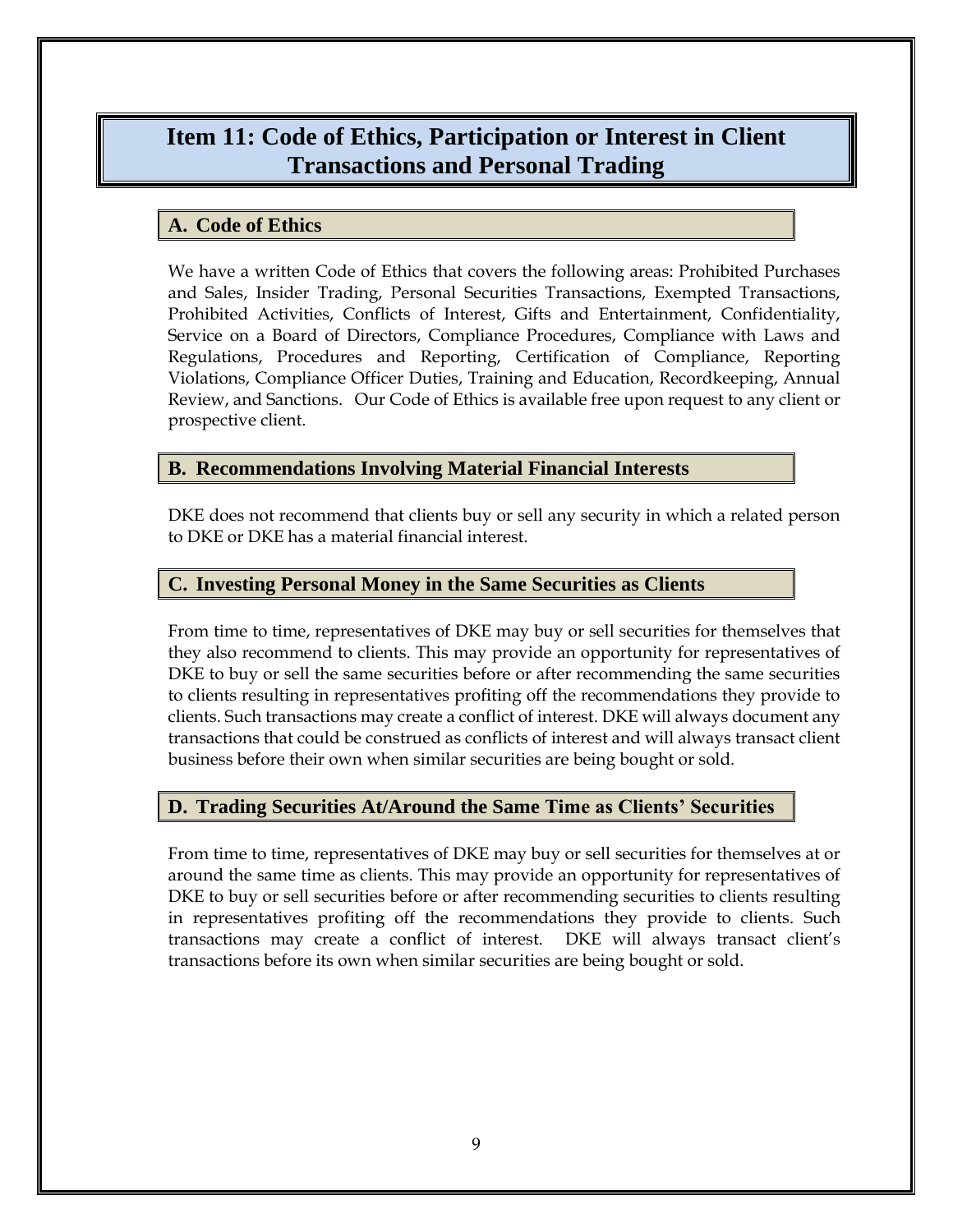### **Item 12: Brokerage Practices**

### <span id="page-13-1"></span><span id="page-13-0"></span>**A. Factors Used to Select Custodians and/or Broker/Dealers**

The custodians, Schwab Institutional, a division of Charles Schwab & Co., Inc., (CRD#5393), Fidelity Brokerage Services LLC, (CRD#7784), and TD Ameritrade Institutional, a Division of TD Ameritrade, Inc., member FINRA/SIPC, were chosen based on their relatively low transaction fees and access to mutual funds and ETFs. DKE will never charge a premium or commission on transactions, beyond the actual cost imposed by the custodian. DKE does not directly hold any client funds or securities. All securities or fixed income transactions are executed by custodians.

### <span id="page-13-2"></span>*1. Research and Other Soft-Dollar Benefits*

DKE receives research, products, or other services from its broker/dealer or another third-party in connection with client securities transactions ("soft dollar benefits"). There is no minimum client number or dollar number that DKE must meet in order to receive free research from the custodian or broker/dealer. There is no incentive for DKE to direct clients to this particular broker-dealer over other broker-dealers who offer the same services. However, because this firm does not have to produce or pay for services or products it has an incentive to choose a custodian that provides those services based on its interests rather than the clients' interests. The first consideration when recommending broker/dealers to clients is best execution. DKE always acts in the best interest of the client.

### <span id="page-13-3"></span>*2. Brokerage for Client Referrals*

DKE receives no referrals from a broker-dealer or third party in exchange for using that broker-dealer or third party.

### <span id="page-13-4"></span>*3. Clients Directing Which Broker/Dealer/Custodian to Use*

DKE allows clients to direct brokerage: however, DKE may recommend custodians. DKE may be unable to achieve most favorable execution of client transactions if clients choose to direct brokerage. This may cost clients money because without the ability to direct brokerage DKE may not be able to aggregate orders to reduce transactions costs resulting in higher brokerage commissions and less favorable prices. Not all investment advisers allow their clients to direct brokerage.

### <span id="page-13-5"></span>**B. Aggregating (Block) Trading for Multiple Client Accounts**

DKE maintains the ability to block trade purchases across accounts. Block trading may benefit a large group of clients by providing DKE the ability to purchase larger blocks resulting in smaller transaction costs to the client. Declining to block trade can cause more expensive trades for clients.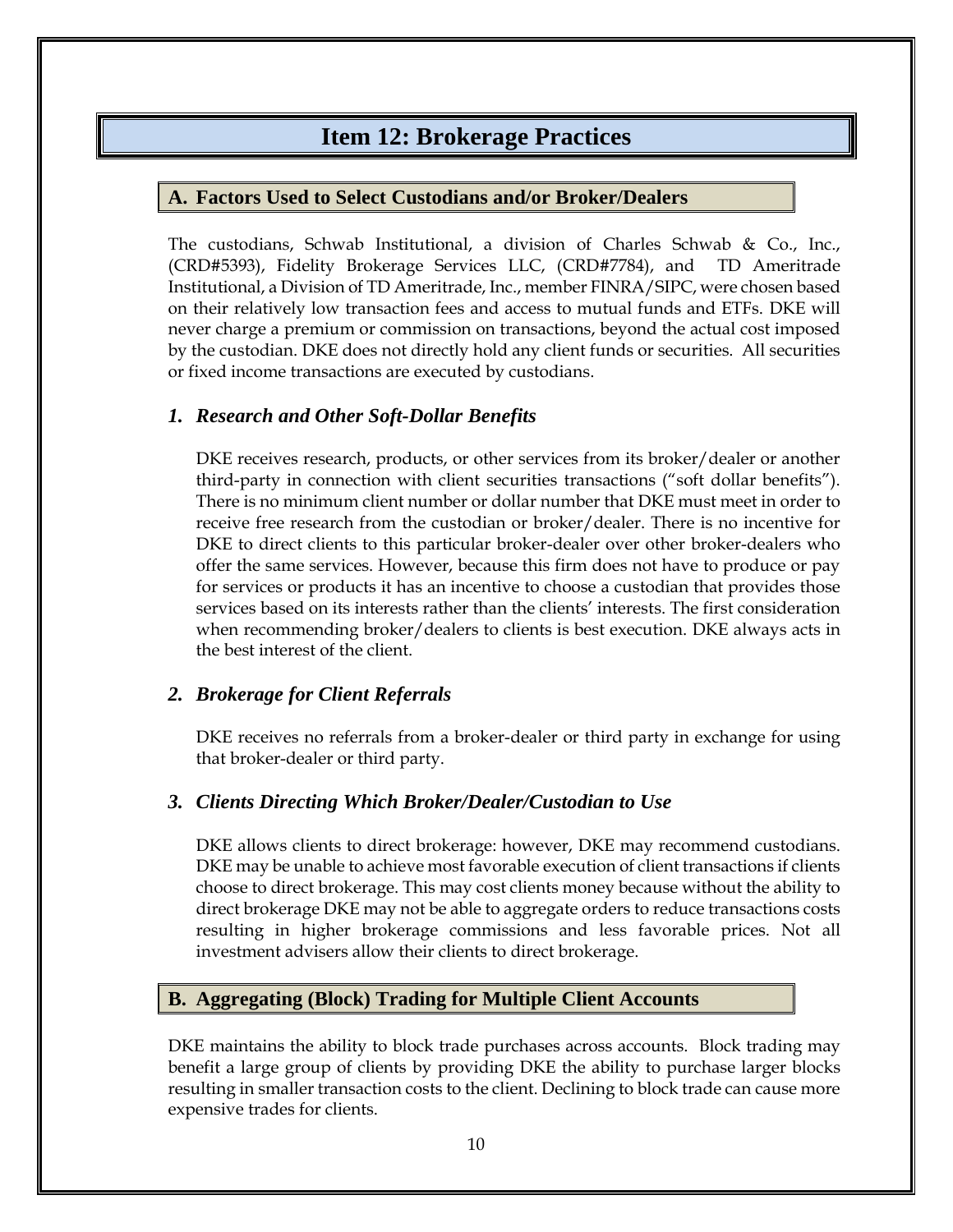### **Item 13: Reviews of Accounts**

### <span id="page-14-1"></span><span id="page-14-0"></span>**A. Frequency and Nature of Periodic Reviews and Who Makes Those Reviews**

Client accounts are reviewed at least quarterly by Michael Thomas Hartley and/or Michael Warren Hartley. The chief advisors are instructed to review clients' accounts with regards to their investment policies and risk tolerance levels. All accounts at DKE are assigned to these reviewers.

### <span id="page-14-2"></span>**B. Factors That Will Trigger a Non-Periodic Review of Client Accounts**

Reviews may be triggered by material market, economic or political events, or by changes in client's financial situations (such as retirement, termination of employment, physical move, or inheritance).

#### <span id="page-14-3"></span>**C. Content and Frequency of Regular Reports Provided to Clients**

Each client will receive at least quarterly from the custodian, a written report that details the client's account including assets held and asset value which will come from the custodian.

### **Item 14: Client Referrals and Other Compensation**

### <span id="page-14-5"></span><span id="page-14-4"></span>**A. Economic Benefits Provided by Third Parties for Advice Rendered to Clients (Includes Sales Awards or Other Prizes)**

DKE does not receive any economic benefit, directly or indirectly from any third party for advice rendered to DKE clients.

### <span id="page-14-6"></span>**B. Compensation to Non –Advisory Personnel for Client Referrals**

DKE does not directly or indirectly compensate any person who is not advisory personnel for client referrals.

### **Item 15: Custody**

<span id="page-14-7"></span>DKE, with client written authority, has limited custody of client's assets through direct fee deduction of DKE's fees only. If the client chooses to be billed directly by Schwab Institutional, a division of Charles Schwab & Co., Inc., (CRD#5393), Fidelity Brokerage Services LLC, (CRD#7784), and TD Ameritrade Institutional, a Division of TD Ameritrade, Inc, DKE would